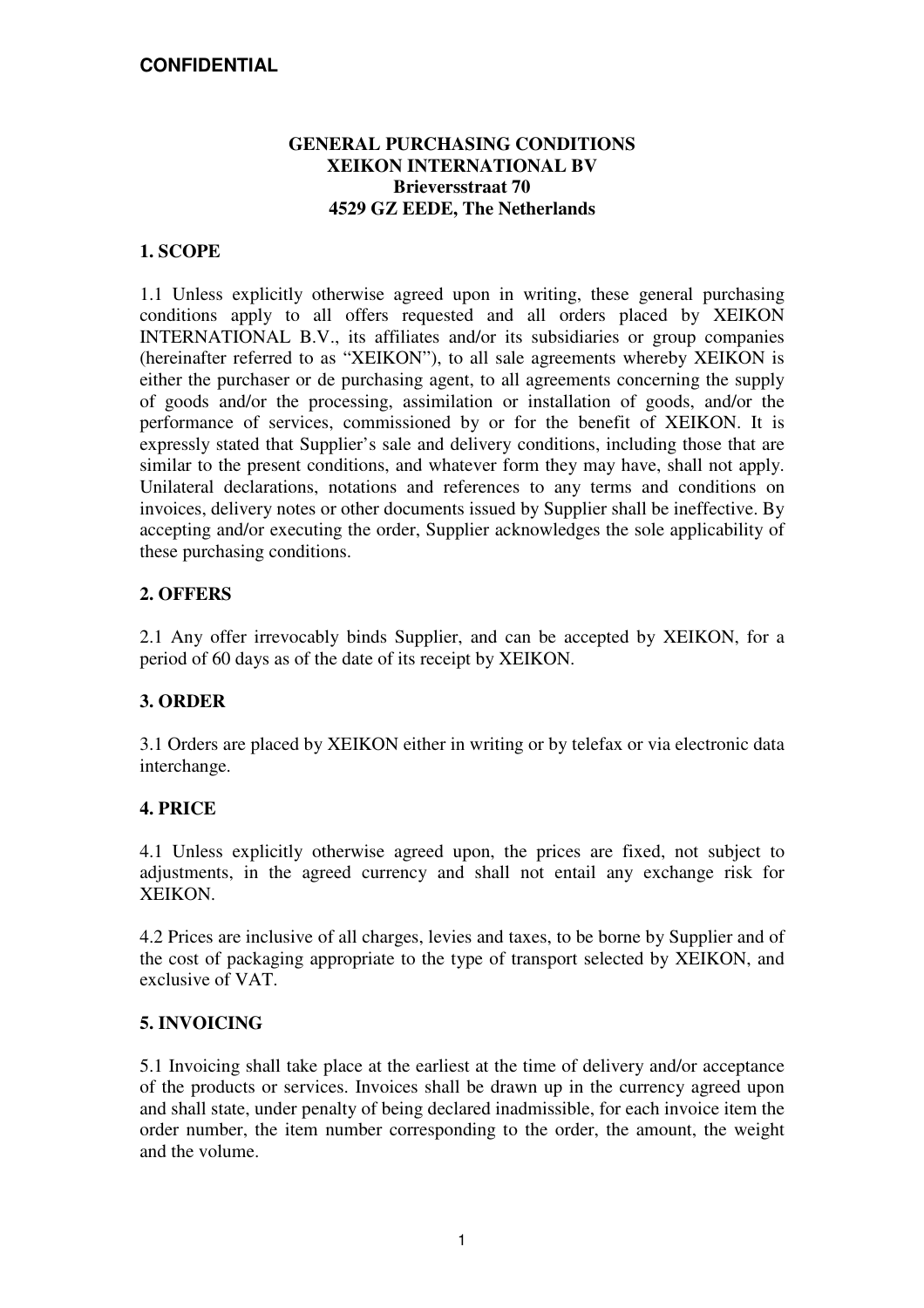## **6. PAYMENT**

6.1 Unless explicitly otherwise agreed upon, invoices are payable sixty (60) days after the end of the month of delivery respectively acceptance of the products or services, unless XEIKON objects in writing to the delivery or the execution of the order.

6.2 Cash on delivery consignments or any other cash settlements are not acceptable, unless otherwise explicitly agreed upon in writing.

6.3 Under no circumstances shall payment by XEIKON imply the acceptance of the delivery or order or the renunciation of XEIKON's right to lodge an objection in this respect.

#### **7. MODE AND PLACE OF DELIVERY**

7.1 If no trade terms are explicitly mentioned on the purchase order, the Incoterm 2000 DDP shall apply. The risk of loss or damage to the products shall pass to XEIKON in accordance with any agreed trade term, which shall be interpreted in accordance with the Incoterms 2000.The orders are executed at the address specified. The products delivered shall be conform to the order and the specifications of Article 9.

7.2 Notwithstanding the stipulations of Article 8 and unless otherwise agreed upon, Supplier guarantees that the ownership and unrestricted and unencumbered title to the goods delivered, will be passed on to XEIKON at the time of delivery.

7.3 Orders shall be delivered as a single consignment, unless otherwise agreed upon. Changes to the packaging or to the amount of products per package as well as the replacement of products that can no longer be supplied, are subject to the prior written approval of XEIKON.

7.4 Each delivery shall be accompanied by the appropriate, duly completed delivery and transport documents. Bills of lading shall mention the order number and be accompanied by the delivery note drawn up in duplicate. The signature of the delivery note or transport documents by XEIKON is valid only as receipt of the number of parcels and does not imply acceptance of the amount, of the quality or of the services. Supplier is solely responsible for obtaining in time all the correct permits, licences, permissions, concessions, registrations and certificates that could possibly be required for the transport, storage, delivery, handling, assembly, mounting, installation, startup and/or the use and the application of the goods that need to be supplied and the services that need to be delivered, as described in Article 1, in the absence of which Supplier is not absolved from any of its obligations towards XEIKON, nor entitled to suspend the fulfilment thereof.

7.5 Any auxiliary materials required by the supplier for the execution of the order or for the delivery shall, if confirmed by XEIKON, be made available at the date mentioned in the order.

7.6 All products shall be packed in a suitable package to allow transportation without any damage using the chosen means of transport.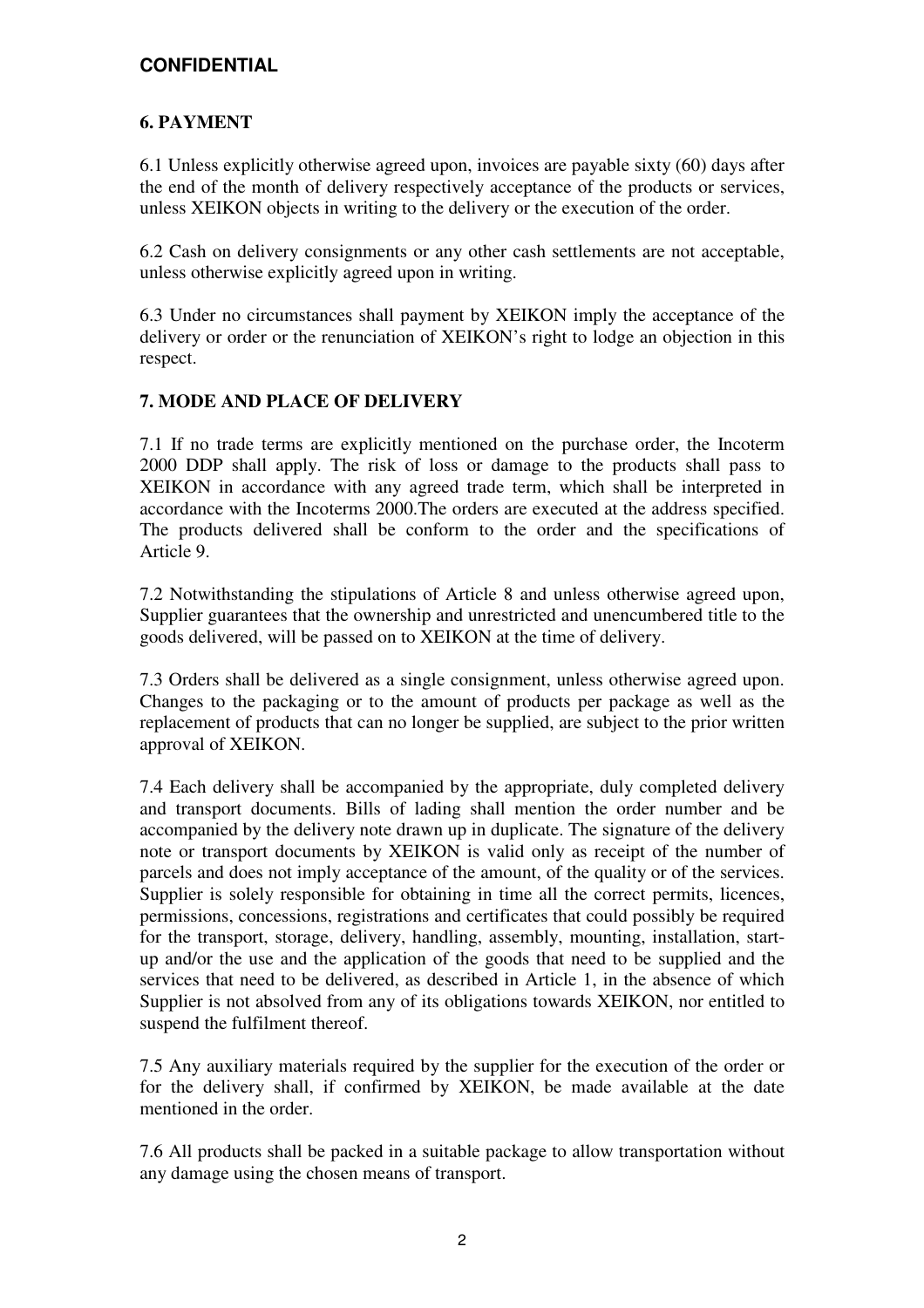7.7 The total quantity of products delivered shall not exceed the quantity stated on the XEIKON purchase order. In any case XEIKON will not accept and pay any invoices mentioning larger quantities than stated on the relevant purchase order.

7.8 Delivery of the products or performance of the order shall occur at the time agreed upon, Supplier being in default by the mere failure to meet the agreed deadline for delivery.

XEIKON has the right to modify the date of delivery or performance without any compensation being required.

In addition, Supplier will monitor the lead times of critical items and inform XEIKON of any significant change that could impact the delivery times. Both Parties shall then agree on the most suitable course of action.

7.9 In the event of a delay in the delivery or performance, XEIKON shall be entitled, automatically and without notice of default, to apply a penalty for each full week of delay, amounting to 1% of the amount of the delayed products or services up to a maximum of 10% of the amount (excluding VAT) of the relevant order. Parties hereby expressly agree that said penalties are deducted from the relevant invoiced amount, without prejudice to any rights to compensation on the part of XEIKON.

7.10 In the event of a delay in the delivery or performance of more than 30 days, XEIKON is entitled, without prejudice to its right to compensation and subject to notice of default being given, however without any judicial decision, to cancel the order and thus dissolve the agreement between Parties in whole or in part, to return any products received at the expense of Supplier and to refuse future deliveries or services and to claim from Supplier any payments it may have already effected after deduction of any products it may have decided to keep.

7.11 If Supplier is repeatedly in default, XEIKON is entitled, notwithstanding the application of Article 7.9, to take all the necessary measures to deal with the situation and to charge to Supplier any additional costs incurred as a result of Supplier's default.

#### **8. INSPECTION AND ACCEPTANCE**

8.1 XEIKON is entitled, at its expense, without any additional compensation being due to Supplier, to carry out, upon simple request and at the time to be agreed upon, all relevant inspections and verifications it deems necessary in the workshops or stores of Supplier and its contractors or subcontractors during production and prior to delivery.

8.2 Products that do not meet the requirements mentioned in article 9 can be rejected. In case of rejection XEIKON shall inform Supplier thereof and XEIKON shall be entitled, without notice of default or judicial intervention, either to allow Supplier to deliver conforming products within a period to be determined by XEIKON or to cancel the order and thus dissolve the agreement in whole or in part. In such a case, property and risk of the rejected products return to Supplier and all shipping and other relevant costs including those of re-delivery shall be borne by Supplier.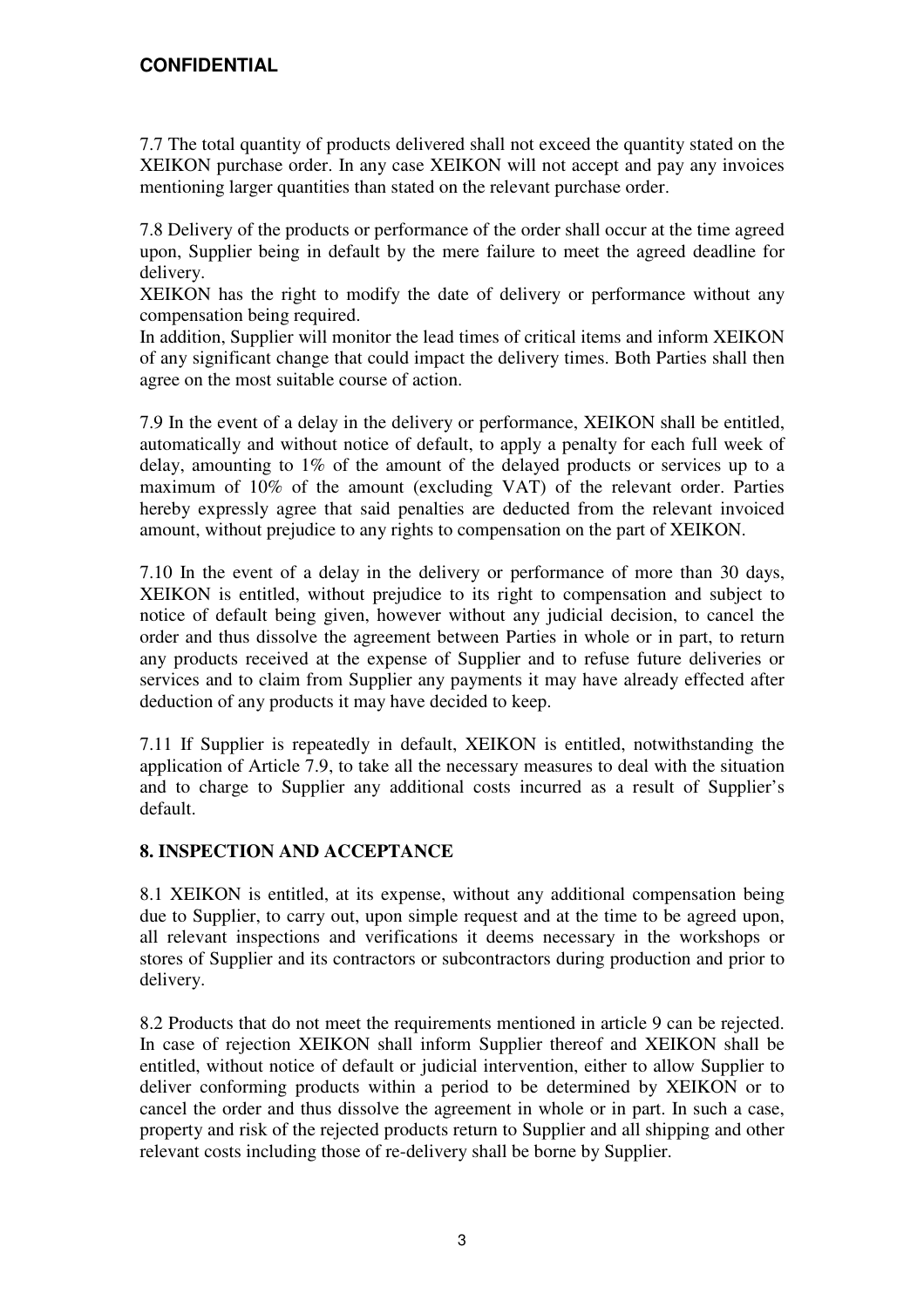### **9. QUALITY**

9.1 Supplier guarantees that the supplied products, respectively the services, as described in Article 1, fully conform to the product specifications and technical documentation respectively, the description mentioned in the order, that the products and/or services are fit and sufficient for the intended purpose, free from imperfections, construction, manufacturing and material defects, whether visible or not, offer the safety that may reasonably be expected from such products and/or services and fully comply with all relevant regulations and provisions. In the event Supplier encounters problems which might endanger the quality, safety or performance specifications of the products as agreed with XEIKON, Supplier shall immediately inform XEIKON of such problems and any possible actions undertaken to resolve such problems.

9.2 Therefore Supplier shall hold harmless and defend XEIKON in and out of court from and against any liability and damage that may directly or indirectly result from the delivered products and/or services.

9.3 Furthermore, XEIKON assumes that the delivered products have been manufactured within an effective and demonstrable quality system, preferably one conforming to the requirements of the ISO 9000 standards. XEIKON shall be entitled to verify this quality system on site. Such an audit shall in no way limit Supplier's liability with respect to the quality of the delivered products.

9.4 In addition to the above XEIKON will also notify Supplier on a quarterly basis of all defects which appear during final assembly and for which Supplier is liable. After notification by XEIKON, supplier will provide a credit note to XEIKON for such defective material at purchase price and/or reimburse such amount to XEIKON.

#### **10. WARRANTIES**

10.1 Unless otherwise agreed upon, the warranty period is twelve (12) months as of the delivery date or the acceptance date of respectively the products and/or services.

10.2 Supplier undertakes to repair or replace as quickly as possible any defect or defective product reported in writing during the warranty period, all related costs being at the expense of Supplier.

10.3 Parts that are changed, replaced or repaired under this warranty clause shall be covered by a warranty equal to the full original warranty period.

10.4 In the case of an order for the delivery, packaging and/or transport of dangerous products, substances or preparations, supplier expressly guarantees that the products as well as their packaging and the transport shall at all times be in strict compliance with the then effective legal and other provisions, safety regulations and recommendations, and Supplier shall hold XEIKON harmless from any liability and/or claim for damages in connection therewith, in and out of court.

10.5 Supplier guarantees the availability of parts for the period to be determined in consultation with XEIKON, starting at the time of delivery.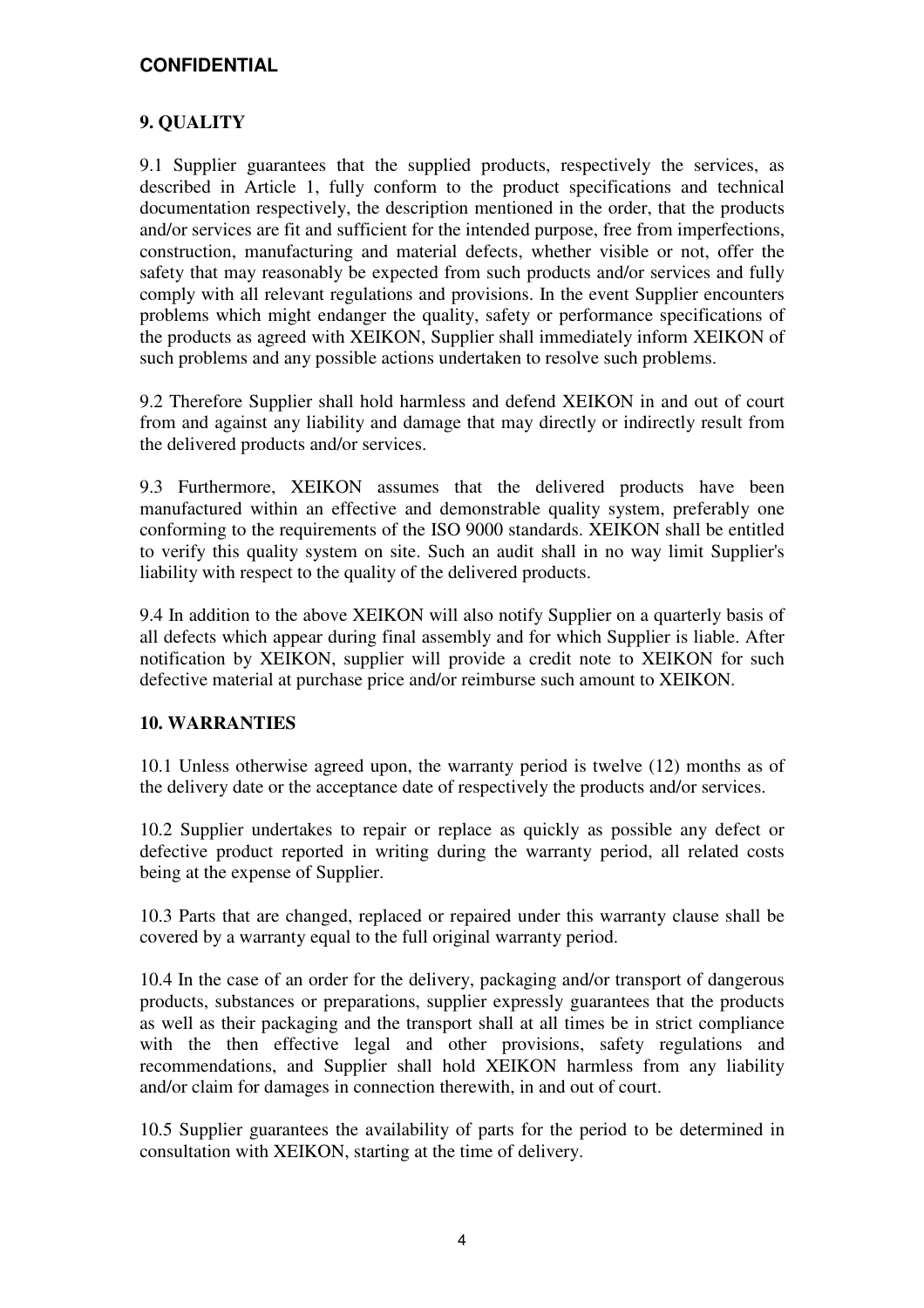#### **11. DEFAULT AND SECURITY PROVISIONS**

11.1 Notwithstanding the stipulations of articles 7, 8, 9 and 10, XEIKON shall have the right to terminate the agreement between Parties, with or without retroactive effect to the sole discretion XEIKON, and be entitled to claim damages and other compensations including default interests in the case of non-performance, untimely or unsatisfactory performance by Supplier of its obligations hereunder for any reason other than force majeure.

11.2 At the request of XEIKON, Supplier is bound to provide sufficient guarantee that he will fulfil his obligations as stated in the agreement entered into with XEIKON, including these general purchasing conditions. If the security demanded by XEIKON is not demonstrated, or XEIKON judges this to be insufficient, XEIKON has the right to wholly or partially terminate or dissolve the agreement between Parties, without prejudice to the rights of XEIKON to claim damages or XEIKON's rights to have reimbursed that which has already been paid by or on behalf of XEIKON to Supplier in connection with that agreement.

#### **12. FORCE MAJEURE**

12.1 In the event of force majeure the party being delayed or damaged thereby shall inform the other Party as soon as possible but in any event within seven (7) days after the start of such force majeure event as well as the estimated duration thereof.

12.2 In the event the force majeure situation continues for more than thirty (30) days or is expected to last longer than thirty (30) days the other Party is entitled to terminate the order or the affected part of the order by written notice and without either Party being entitled to any claim for damages.

12.3 Otherwise both Parties' rights and obligations will be suspended and new time schedules and supply dates shall be agreed upon between the Parties hereto.

12.4 Force majeure shall be understood to mean and include damage or delay caused by Acts of God, acts or regulations or decrees of any government (de facto or de jure), natural phenomena such as earthquakes and floods, fires, riots, wars, shipwrecks, strikes, freight embargoes, lockouts or other causes, whether similar or dissimilar to those enumerated above, unforeseeable and beyond the reasonable control of the Parties and which prevent the total or partial carrying out of any obligation under any order from XEIKON.

#### **13. LIABILITY - INDEMNITY**

13.1 Supplier represents and warrants that it shall, in the performance of its obligations, not violate any third party intellectual property rights and that it shall indemnify and hold XEIKON harmless in and out of court against any third party claims resulting from a breach of this representation.

13.2 Supplier shall without limitation indemnify and hold harmless, in and out of court, XEIKON, its officers, employees, clients, agents, and invitees from and against all claims, judgments, liabilities, losses, injuries, and damages of every nature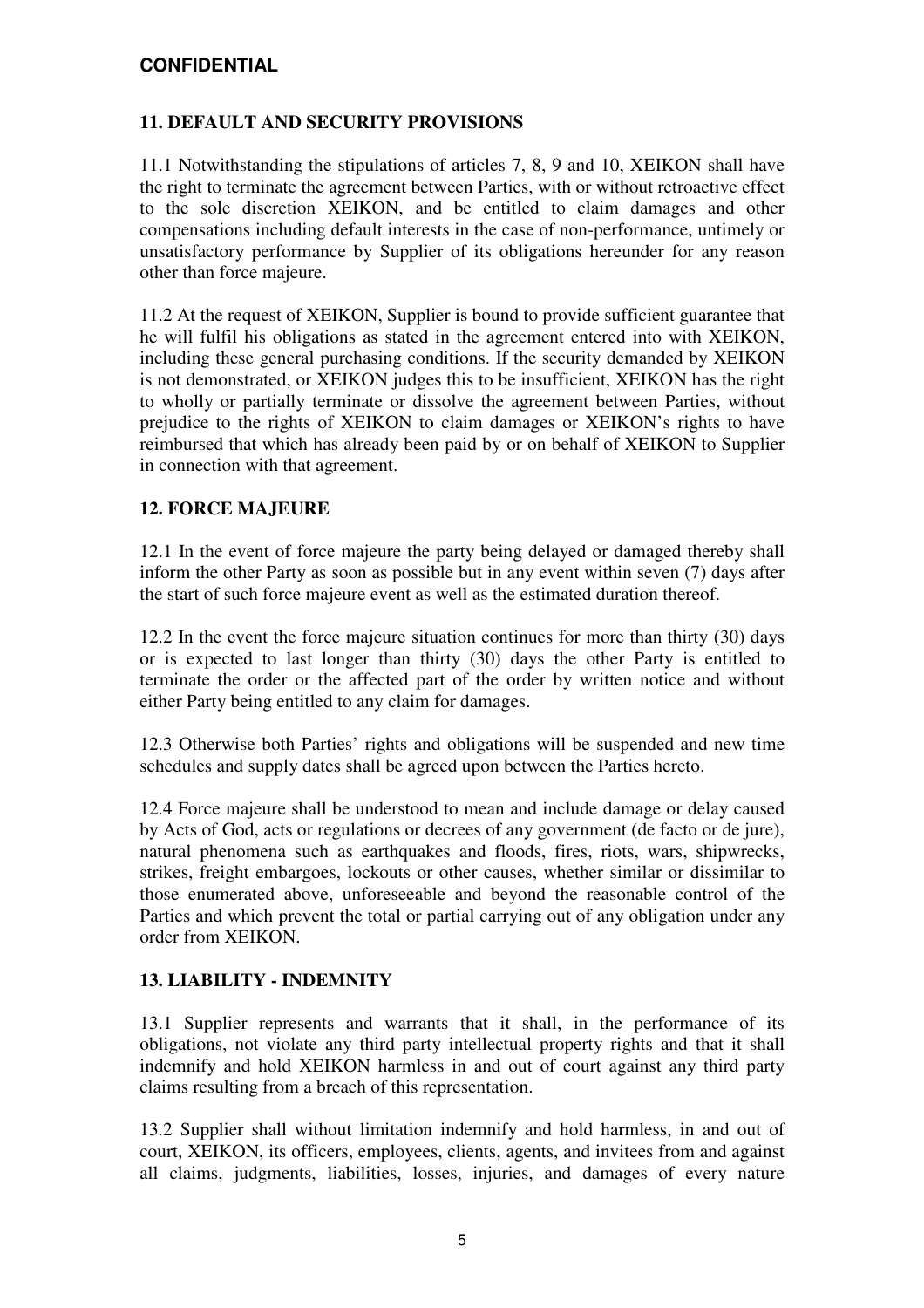(including resulting costs and incidental costs and expenses), caused by the acts or omissions to act by Supplier, its officers, employees, agents, invitees or suppliers, directly or indirectly arising out of or in connection with the performance of the obligations towards XEIKON.

13.3 Supplier represents and warrants that Supplier will not introduce any hidden files, any automatically replicating, transmitting or activating computer program or any virus (hereinafter referred to as "Malicious Software") into XEIKON or XEIKON's clients equipment, database(s) or network(s). In the event that Supplier does introduce Malicious Software, Supplier will use reasonable efforts to assist XEIKON and its clients to immediately remove such Malicious Software from all infected equipment, database(s) and network(s), without prejudice to Article 11 and Article 13 par. 2.

13.4 Supplier undertakes to comply with all applicable data protection laws and any data protection policy of XEIKON and/or its clients, and Supplier shall indemnify and hold XEIKON harmless against all damages, liabilities, fines, penalties, costs, claims, demands and expenses (including all costs of defence, settlement and reasonable attorney's fees) arising out of or in connection with non-compliance.

## **14. CONFIDENTIALITY**

14.1 All information, whatever its nature, provided in any way whatsoever by XEIKON to Supplier is and remains the property of XEIKON. Such information shall be treated as confidential and Supplier is bound to maintain strict confidentiality, and not to divulge, communicate or disclose this information to any third party without prior written approval from XEIKON. Supplier shall ensure that similar confidentiality restrictions are imposed on its employees and third parties who are engaged by Supplier in the performance of the contractual obligations towards XEIKON. Supplier shall insure the information, at its expense, against loss, theft, damage or destruction. The supplier shall use the information solely for the purposes for which it has been provided, and shall at the first request of XEIKON return the information to XEIKON.

#### **15. SPECIFIC TERMINATION**

15.1 Without prejudice to XEIKON's other rights, including the right to claim damages, XEIKON has the right to dissolve or terminate, with or without retroactive effect, the agreement with Supplier immediately or at a time chosen by XEIKON when:

a) Supplier is declared bankrupt, applies for a moratorium, or a temporary or definite moratorium is granted, or more in general, Supplier is made subject to any proceeding governed by Insolvency Regulation 1346/2000/EG;

b) Supplier dies, or when an administrator has been appointed over Supplier's capital or part thereof;

c) Supplier is dissolved, or a decision is or has been taken to dissolve Supplier, or Supplier goes into liquidation or a decision is taken concerning the liquidation of Supplier;